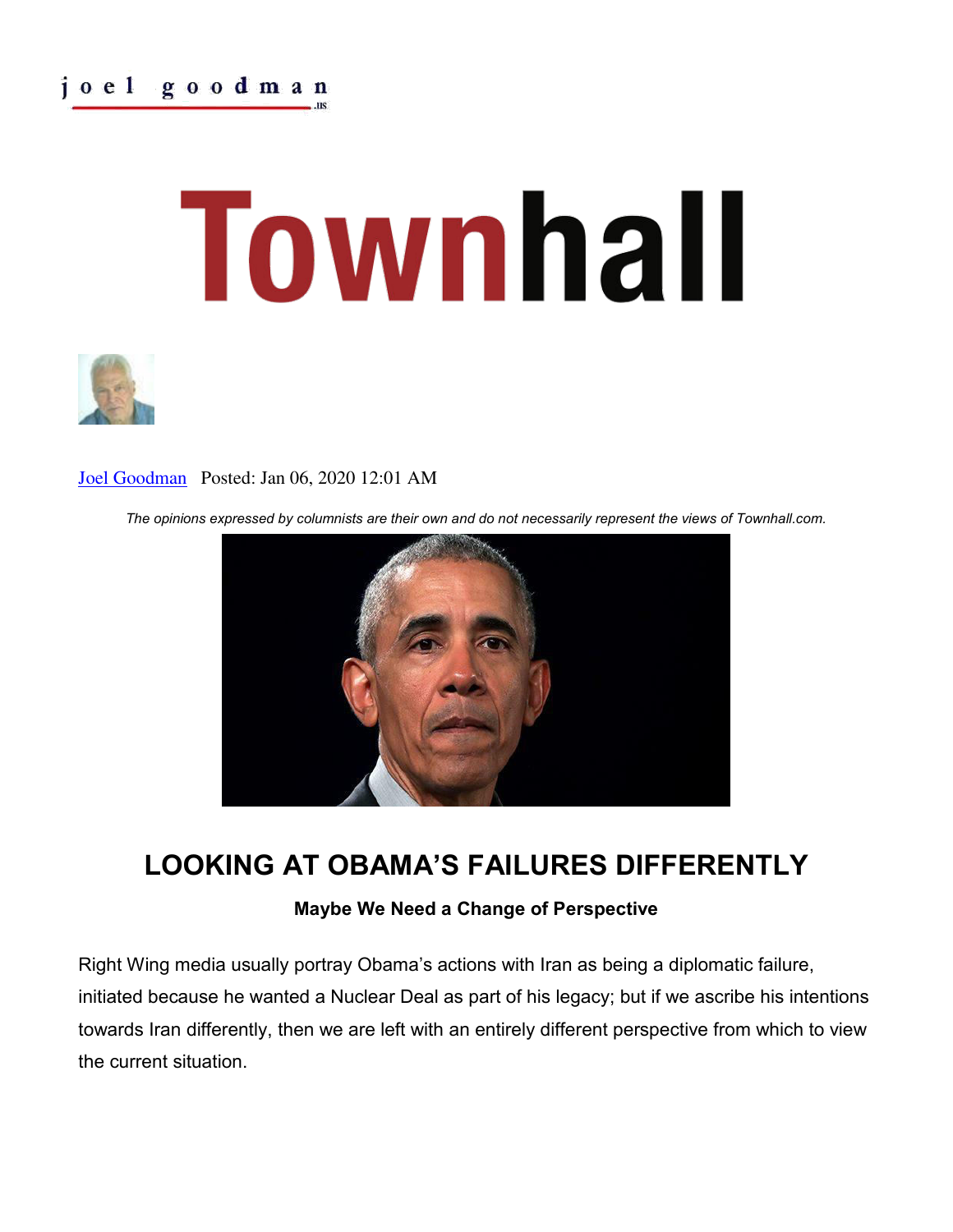If we couple a description of Obama's actions to the results of his actions we could say that what he did was helpful to Iran's military objectives.

One might even be able to conjecture that the recent Iranian attacks against US assets are being spurred on by the likes of John Kerry and Barack Obama as a way to create a war scenario, which would be detrimental to Trump's re-election.

We already know that Obama appointees from the highest levels of government are involved in undermining the Trump presidency, and there's no reason not to believe that the sabotage that started in the Obama White House is now being continued from outside the White House.

While an all-out war would be detrimental to Trump's re-election, I believe the President's prime concern is that it would be detrimental to the US. That having been said, I don't believe Trump will allow a ground war.

I can foresee an escalation leading to a destruction of Iran's military infrastructure, its missile development and deployment sites, its nuclear program development sites, and its petroleum manufacturing infrastructure.

With Russia and China giving even limited military assistance to Iran, our air groups, if manned aircraft are used, may suffer losses; but as war goes, that would be far less hurtful than loosing thousands on the ground.

The Bush Iraq War removed Saddam Hussein, the only true obstacle to Shiite Iranian hegemony over Shiite Iraq. Whether or not Iraq will allow itself to become a Shiite controlled religious state, is for the Iraqis to decide. But, with the [removal of US forces,](https://townhall.com/tipsheet/bethbaumann/2020/01/05/iraqi-parliament-votes-to-expel-u-s-troops-following-the-killing-of-soleimani-n2558963) Iran will have almost unfettered ability to terrorize Iraqis just as they terrorize their own people.

Regardless of our limited military presence, the loss of Iraq to Iran was becoming more inevitable each day because of the growing Iranian support inside Iran. This continuing growth of Iranian supported Militias within Iraq should make us ask if Obama's policies are responsible for this in one way or another – either with past specific help or current long term assurances?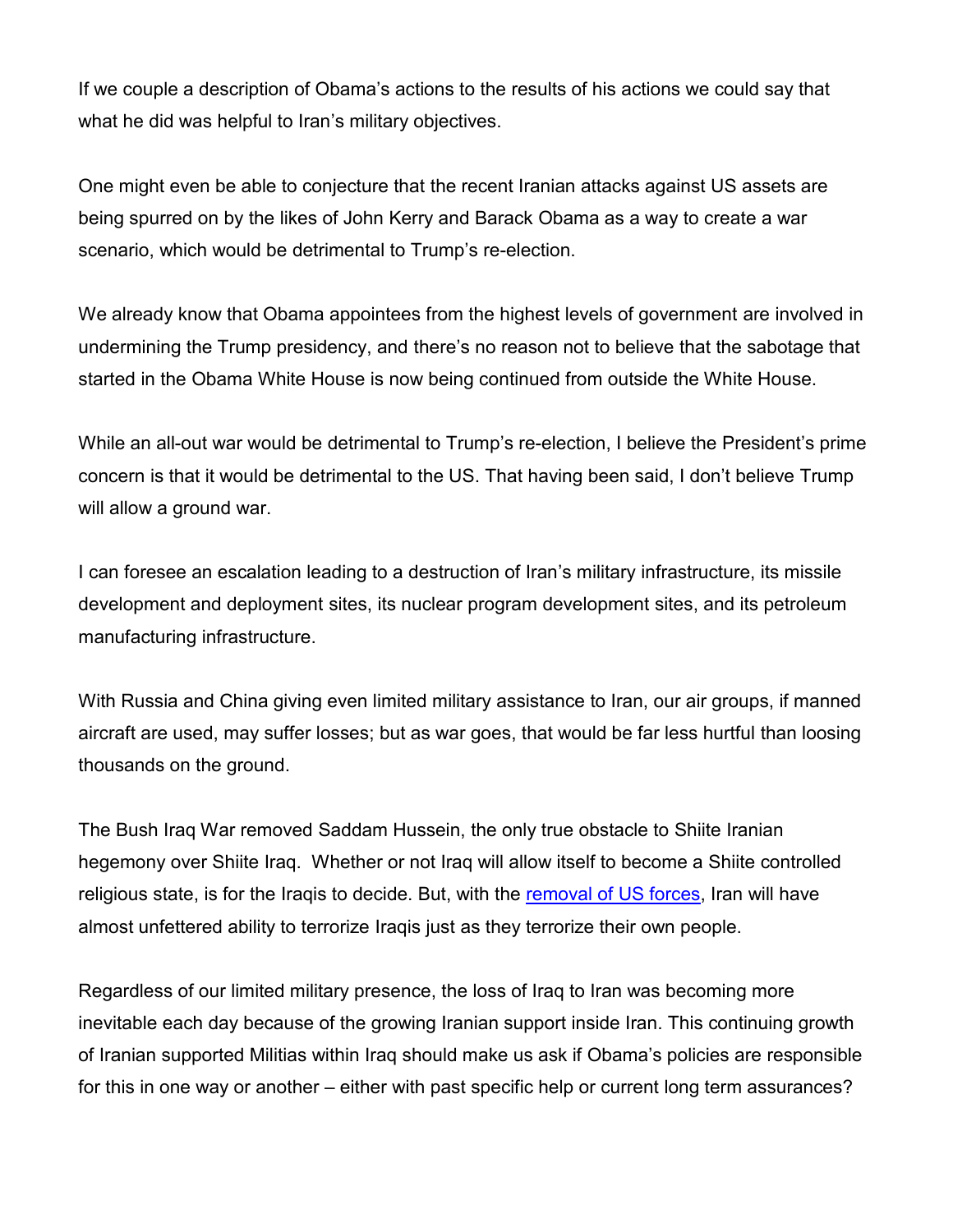If we look at recent past events in the Middle East, and don't look at Obama's financial largesse towards Iran as a way to bring them to the table and halt nuclear proliferation, but instead look at it exactly as it appears, then his policy was a way of supporting and emboldening a better funded and more militarily expansive Iran.

The entire basis for giving Iran \$1.3 billion cash on the tarmac in the middle of the night was [based on a lie.](https://thefederalist.com/2016/09/13/obama-didnt-save-money-rushing-1-3-billion-iran/) The additional \$150 billion return of confiscated assets was simply a gift.

The reflexive unified Democratic Party and corporate media rebuke of the President's actions against Soleimani, adds to the already existing world wide concern for a continuing Trump presence in the White House past 2020. Coupling the domestic difficulties the President is having with certain world leaders because of the impeachment to any "promises" given by Kerry, could lead Iran to actions that it may not have taken were there no possibility of a reversion to Obama's policies within the next several years. The Democrats are now looking to curb the President's power as Commander in Chief.

No time in our history has the existence of a fifth column, populated by government officials from inside and outside the government, posed a greater threat to our national security than it does now.

As Haaretz reported in [January 2018,](https://townhall.com/tipsheet/bethbaumann/2020/01/04/watch-susan-rice-flat-out-lies-about-the-obama-admins-opportunity-to-kill-solei-n2558942) Israel was prepared to take out Soleimani in 2015 but the Obama administration alerted Iranian officials. This was not the first time a radical Muslim leader was spared final judgment. Susan Rice, then President Clinton's National Security Council senior director for African affairs, [vetoed](https://www.washingtontimes.com/news/2017/apr/5/susan-rice-lies-will-haunt-liberals/) a Sudanese offer to turn bin Laden over to the US.

It hasn't always appeared that Obama had the best interests of the US at heart. The US is in the way of the very people who gave him his rise, people like George Soros. Without getting too deep in the weeds about Globalism, it was Obama's team that brought down Viktor Yanukovych in the Ukraine, bringing in a more pro - EU government there – the very globalist oriented organization from which the UK has just extricated itself.